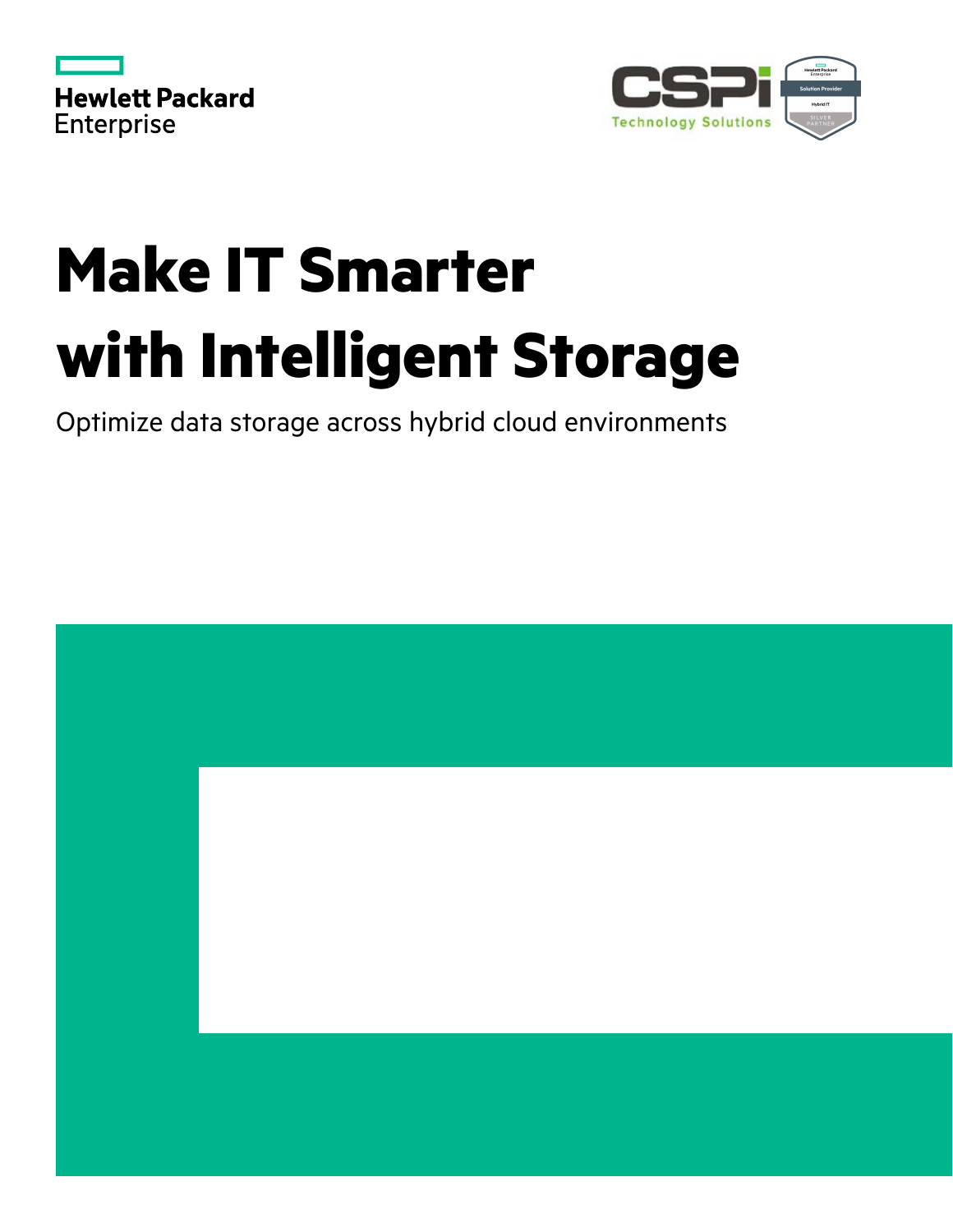# **Table of contents**

- **Executive summary**
- **Seize the data opportunity**
- **Deliver data when and where it's needed**
- **Make storage—and all of IT—smarter**
- 
- **Intelligent storage from HPE What makes HPE Storage intelligent?**
- **Intelligent storage in action**
- **An intelligent business decision**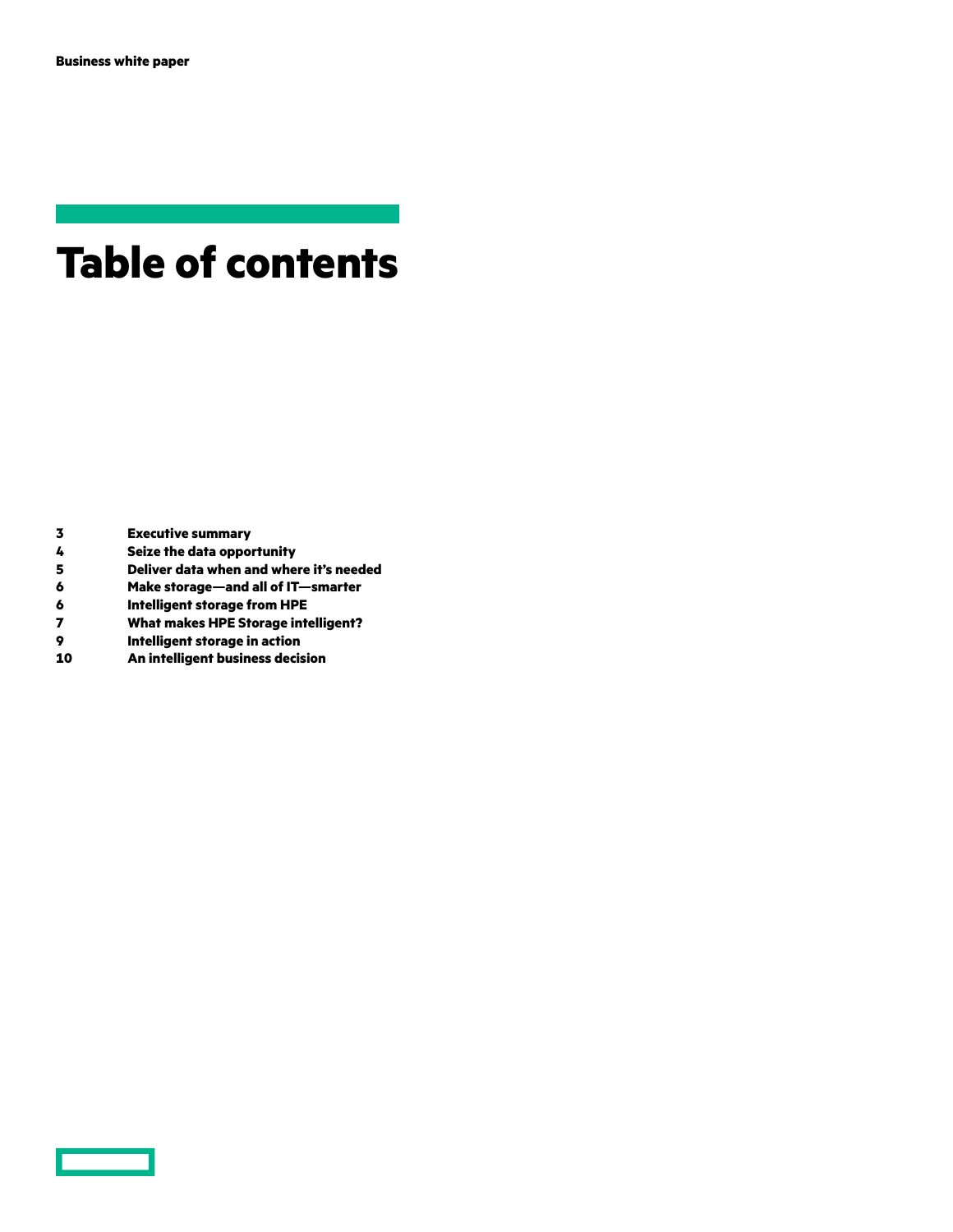#### **Financial impact of HPE Storage**

Intelligent infrastructure powered by HPE Storage streamlines operations and saves money.



20X

reduction in cloud storage and transfer costs due to efficient data reduction<sup>4</sup>

30% savings in infrastructure costs

to free up capital

1  [https://www.hpe.com/h20195/v2/Getdocument.](https://www.hpe.com/h20195/v2/Getdocument.aspx?docname=a00058506enw) [aspx?docname=a00058506enw](https://www.hpe.com/h20195/v2/Getdocument.aspx?docname=a00058506enw)

2 HPE, "Redefining the standard for system availability," August 2017,

<sup>3</sup> Enterprise Strategy Group, "Assessing the Financial Impact of HPE InfoSight Predictive Analytics: A Quantitative Analysis of HPE Customers," Adam DeMattia, Sept 2017

4 Illustrates potential savings based on customer surveys. HPE does not provide financial advice.

5 Forrester Consulting, "The Total Economic Impact of HPE GreenLake Flex Capacity," May 2018, commissioned by HPE

Data helps enterprises find new ways to reach and serve customers to grow profitability, but only when it is available at the right place and the right time. The growing complexity of managing and securing data prevents businesses from gaining its full value. Hewlett Packard Enterprise delivers the world's most intelligent storage<sup>1</sup> for the hybrid cloud world by providing storage that is AI-driven, built for the cloud, and delivered as-a-Service.

# **Executive summary**

Mountains of big data contain business gold enterprises can mine for insight that lets them enhance operations and profitability. But for IT, accessing and storing this glut of data and making it available to the right person at the right place at the right time is burdened with complexity that drives up cost and keeps storage managers fighting fires rather than mining gold.

[HPE Storage](https://www.hpe.com/us/en/storage.html) provides breakthrough technology that applies artificial intelligence (AI) and predictive analytics to not just store data, but to assure it's available at the place and time needed. It identifies and resolves 86% of problems before administrators know they exist<sup>2</sup> and drives down storage-related operations costs by 79%.<sup>3</sup>

Intelligent storage is built for cloud. It collects and analyzes cross-stack infrastructure data across the global installed base of HPE Storage. It learns what's normal, so it can detect and resolve what's abnormal in your environment.

With as-a-Service, on-premises storage solutions from HPE, you simplify and scale nextgeneration storage, all in a pay-per-use model. Intelligent storage solutions help IT deliver the business value the enterprise needs and expects.

"To onboard large cloud customers in very short timeframes, we must keep deployments fast, simple, and cost-effective. HPE Nimble arrays are easy for our storage administrators to install and configure—in a matter of minutes, they can have a new array online."

– Darren Quinn, Cloud Architect, iland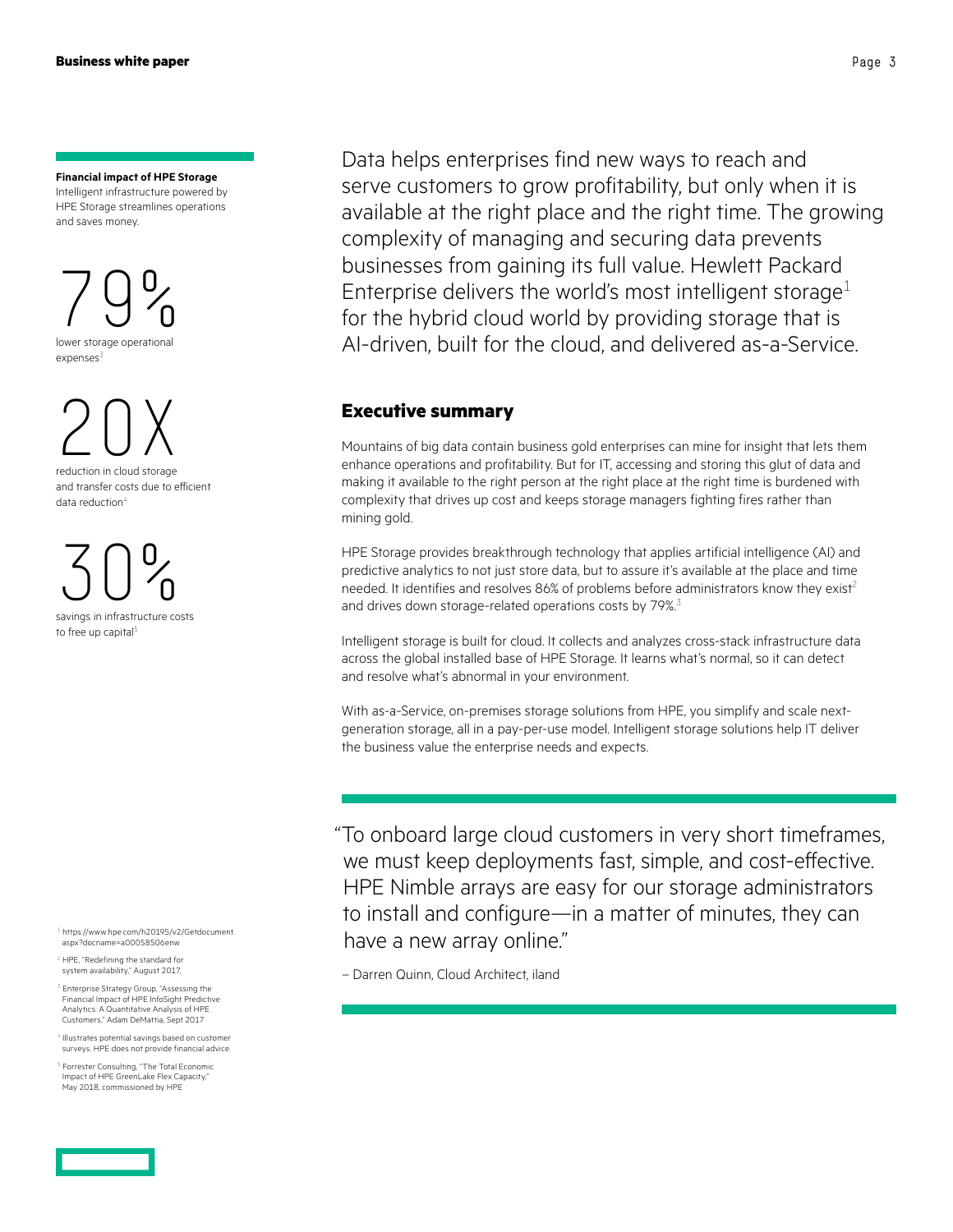

# **Seize the data opportunity**

The Economist says, "Data are to this century what oil was to the last one: a driver of growth and change." $^6$  But while oil is a limited and declining resource, the data available to businesses is surging day by day. IDC estimates the amount of data created will reach 163 zettabytes by 2025, an increase of nearly 4,000 percent in little more than a decade. $^6$  Businesses are learning to apply advanced analytics and artificial intelligence techniques like machine learning to find insight in this wealth of data. Those that do it effectively become more efficient and more competitive, find new ways to reach and serve customers, and develop new sources of revenue and even new business models.

Technology suppliers are stepping up to the challenge. The latest computing systems offer storage with vastly increased capacity and servers that multiply IO throughput by a thousand fold or more compared to those of just a few years ago. Open source programs are making analytics and machine learning software available to all. IT is applying it to process exploding volumes of data and extract the insight businesses seek. And cloud providers now offer services to store and process virtually unlimited volumes of data.

But… as the capacity of storage systems and the volume of stored data mushroom, IT struggles under the scale and complexity of these systems and the data they contain. For IT, it means inefficient operations and escalating costs. For the business, it means lost opportunity—the opportunity promised by the data itself and expected to be delivered by IT.

Let's consider why.

 $6$  The Economist, "Data is giving rise to a new economy," May 6, 2017

7 One zettabyte is 100 million gigabytes.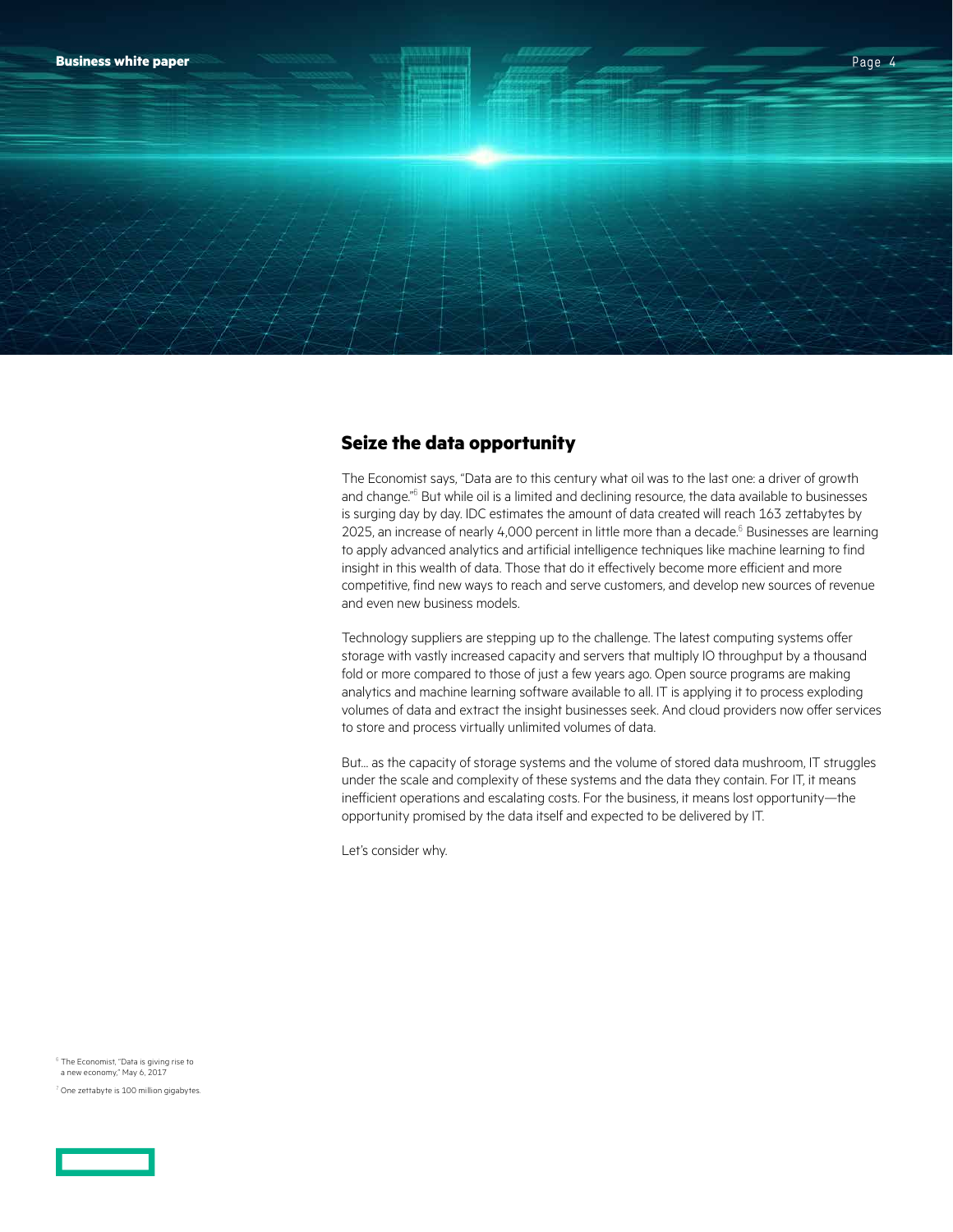# **Deliver data when and where it's needed**

The problem goes beyond just volume. Data is no longer confined to data centers, but can exist anywhere in the hybrid clouds—unified computing environments comprising private, on-premises clouds and pubic cloud services—that are becoming the new norm. Increasingly, it is created and used at the edge of the network—from the Web, social media, mobile devices, sensors, smart factories and cities, vehicles, and connected products. It must be moved to where it's needed for processing and for access by users—or applications—armed with analytics tools and questions to answer. And it must be there when it's needed. If not, data access takes longer and uses more resources decreasing efficiency and driving up costs. If data is not readily available when and where it's needed, the value it contains is lost to the business.

Current storage systems and usage models weren't designed for this hybrid cloud world. Storage administrators lack visibility into how data is accessed and used, so they lack the information needed to position it for best effect. Administrators must collect information about their storage systems and the data they hold, organize it, and manually identify inefficiencies and opportunities to reposition data for better, more efficient access across edge locations, data centers, and the cloud. And they must do it all while maintaining protections the data requires. This is inefficient and time consuming, so administrators often respond to incidents or user requests as they occur resulting in ad hoc, one-off actions.



Current storage systems magnify complexity rather than simplify operations and management. The process of moving data through the network or into and out of cloud services is subject to interruption or degradation. This can be caused by hardware or software failures, configuration problems, interoperability issues with servers, virtual machines (VMs), or cloud services, or an array of other variables that plague complex IT environments. When outages or performance degradation occur, complexity makes it difficult for administrators to isolate and resolve the problem. So downtime or periods of performance degradation are extended, and administrators spend their time firefighting rather than planning how to make data storage and access more efficient and effective.

Running out of capacity costs the business opportunity. So traditional usage models require large capital outlays to deliver storage where it might—or might not—be needed. More important, traditional, siloed capacity inhibits agility. This is why consumption-based payment models are attractive. You pay only for what you use, get fast scalability, and ease the heavy lifting required to operate IT.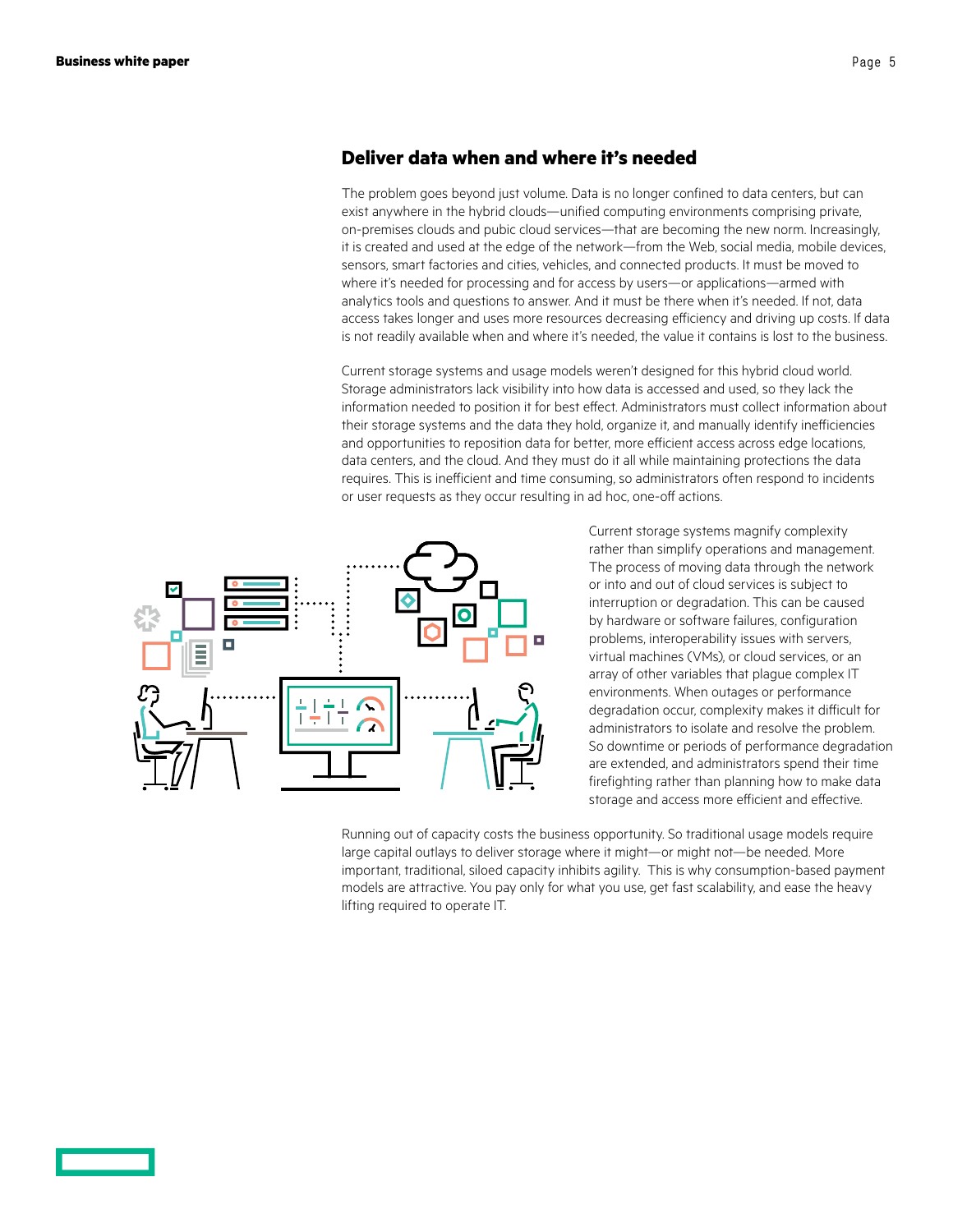## **Make storage—and all of IT—smarter**

The problems we face—and the opportunities before us—are similar to many of the problems and opportunities driving the big data phenomenon in the first place. Massive amounts of information are available in storage devices, servers, software, and networks. This information details how and where data is created, stored, moved, and accessed. It includes detailed configuration and performance information about storage devices, servers, and the entire virtualized infrastructure. And it contains clues that point to impending failures, degradation, or inefficiencies.

Collecting infrastructure data and applying advanced analytics and machine learning provide the insight needed to predict and prevent problems and to optimize data placement. That insight can show you where data should best be positioned, recommend actions you should take, or even take actions intelligently and automatically, so you get the maximum business value from the data itself. This data can also help you more quickly extract actionable insights by ensuring that your data is available for any workload, anywhere throughout its data life cycle. Deploy these workloads when they are needed, and free up your staff to focus on core business initiatives.

## **Intelligent storage from HPE**

Intelligent storage from HPE is a portfolio of data center storage hardware and cloud storage services surmounted by [HPE InfoSight—](https://www.hpe.com/us/en/storage/infosight.html)which collects data from your IT environment and applies AI to manage it—and surrounded by [HPE GreenLake Flex Capacity](https://www.hpe.com/us/en/services/it-consumption.html) and [HPE Pointnext](https://www.hpe.com/us/en/services.html) consulting and support services. Intelligent storage continuously learns in its [hybrid cloud](https://www.hpe.com/us/en/solutions/cloud.html) surroundings to provide a transformative data experience that aligns with your business. Here's how it works.

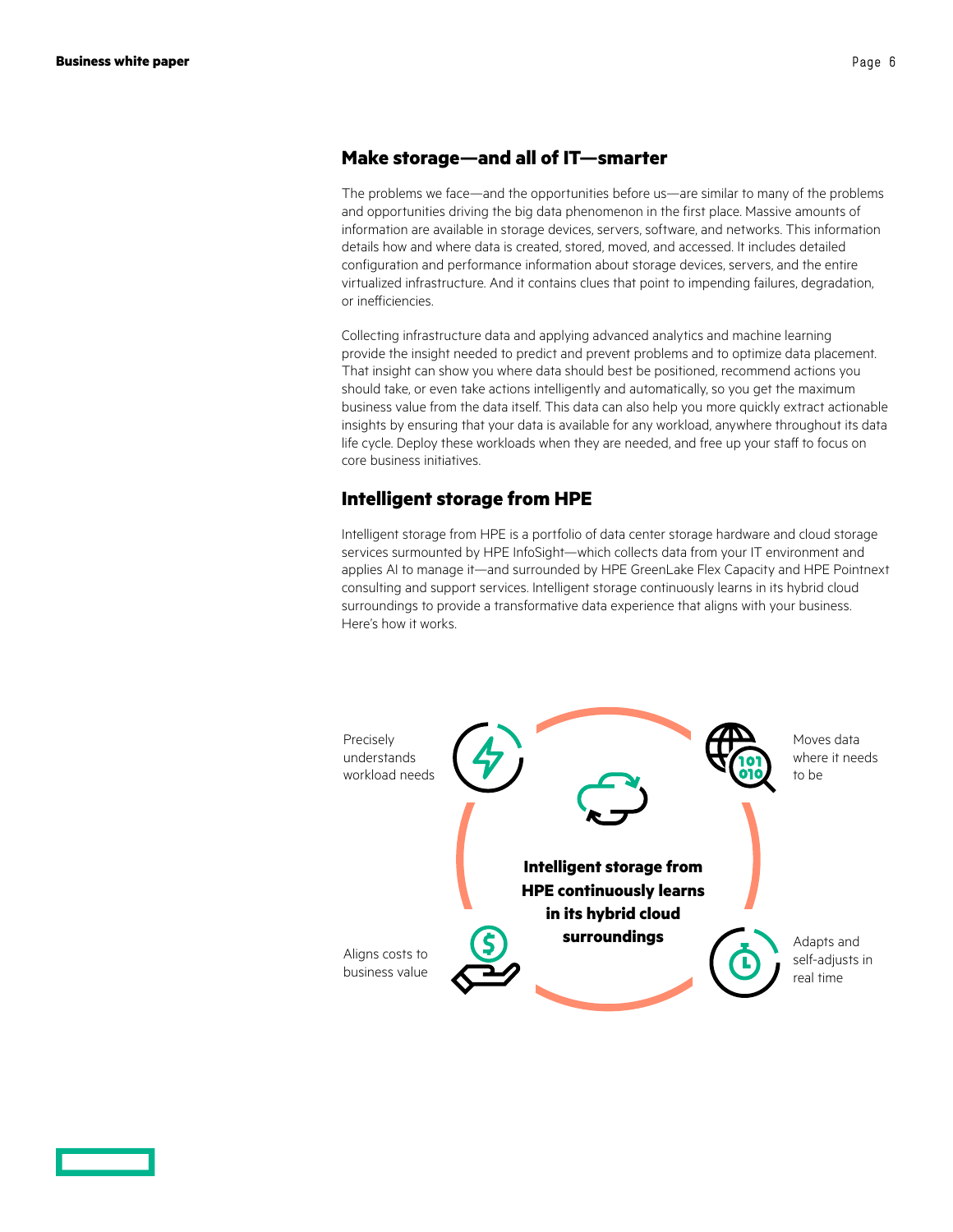

Number of predictive health signatures



Incidents requiring customer intervention

# **What makes HPE Storage intelligent?**

HPE delivers the world's most intelligent storage. $<sup>1</sup>$  It defies convention and re-architects how</sup> data is stored, transferred, accessed, analyzed, and secured—in the cloud, in the data center, and at the edge. HPE Storage is self-managing, self-healing, and self-optimizing. It extracts actionable insights from the wealth of information in your infrastructure. It moves data to where you need it and gives you visibility and control over your data wherever it lives.

#### **AI-driven**

Using advanced analytics and machine learning, HPE InfoSight learns from the global installed base of customers to bring you the experiences of tens of thousands of installations like yours. It learns what's normal in your environment and alerts you to what is not. And it adapts to your growing and changing computing environment to spot problems before they occur.

#### It collects data across the stack

Collecting data from storage devices is not enough. Intelligent storage instruments HPE InfoSight, HPE Nimble Storage, and HPE 3PAR Storage to tap the information they contain. But it also accesses APIs and management interfaces to collect data across the stack: servers, hypervisors, VMs, container engines, and network interfaces. A cloud-based collection engine monitors telemetry from storage and other elements in real time and collects sensor data points that reflect infrastructure health and operation.

#### It learns what success looks like

Based on telemetry data collected across the global installed base of intelligent storage systems from HPE, an advanced predictive analytics application uses machine learning to develop a model of the ideal operating environment for every workload. It monitors your infrastructure data for patterns and events matching signatures that identify developing problems or opportunities for improvement. As new problems are detected in the installed base, intelligent storage creates new predictive health signatures to head off problems at your site.

#### It takes action before it's needed

An analysis and recommendation engine provides automated guidance, so you understand exactly what the problem is, where it lies, and what you should do to resolve it—even if the problem is outside of storage. You can even automate the actions required for resolution continually reducing the need for manual intervention.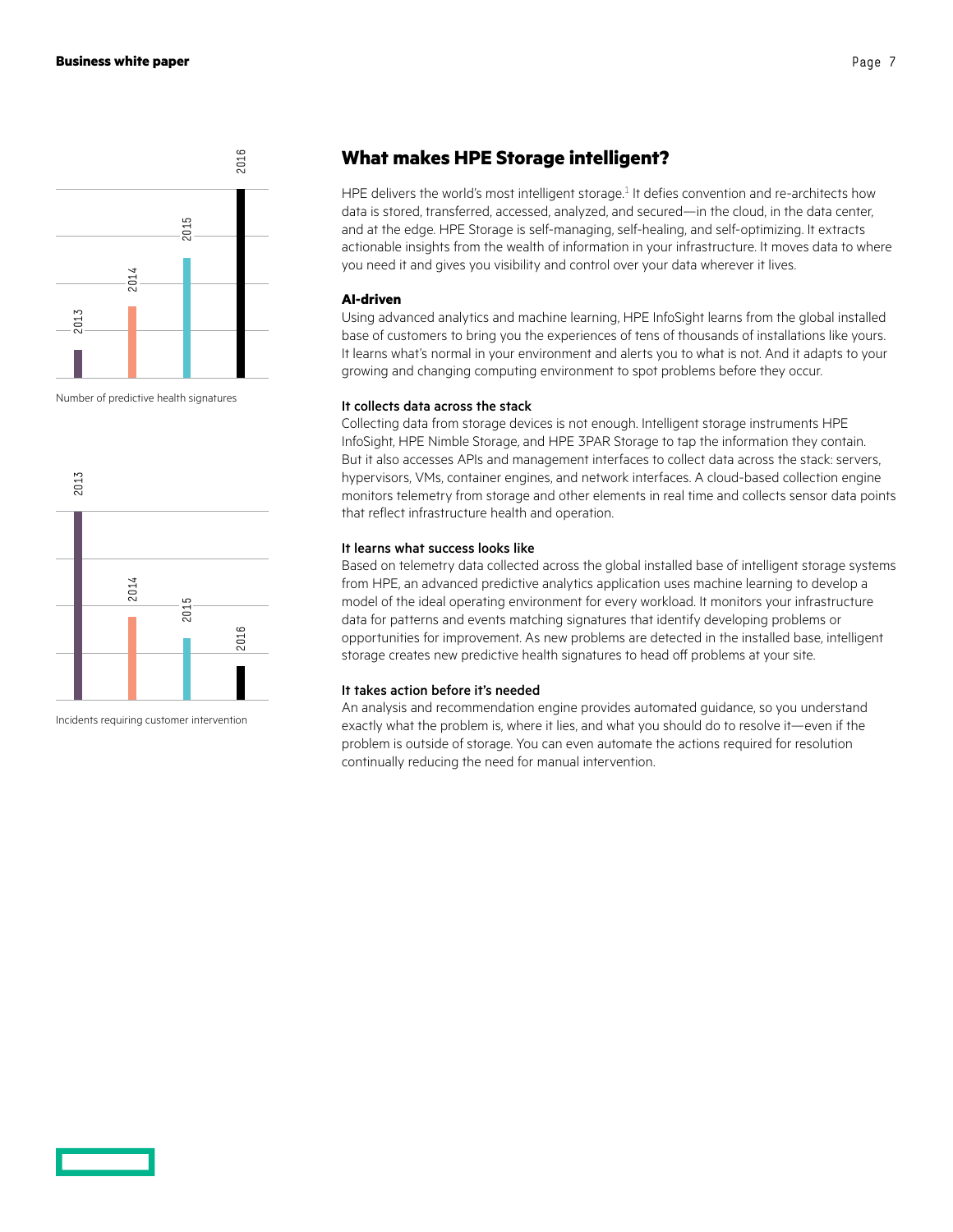"HPE Nimble Storage had what we needed: the snapshot capabilities, performance, ease of use, and ability to take us to the cloud when we were ready."

– John Roosa, Chief Information Officer, Stupp Bros., Inc.

#### **Built for cloud**

HPE Storage is built for the cloud to see, manage, and automate your storage no matter where your data lives. It embodies native cloud integration with AWS and Microsoft® Azure, and it offers open, cloud-native APIs. It simplifies multi-cloud management, orchestration, and automation, so you avoid the cost and complexity of extra hardware or software. HPE Cloud Volumes delivers proven availability and is millions of times more durable than comparable cloud storage. Enterprise-grade multi-cloud storage and advisory services deliver the data mobility that is necessary for an intelligent, hybrid cloud reality.

#### **Delivers an as-a-Service experience**

To enhance flexibility and agility, intelligent storage from HPE is available as a consumptionbased, pay-per-use solution under HPE GreenLake Flex Capacity. This outcome-based consumption model provides elastic, ready-to-use storage provisioned on premises or at a co-location site and can reduce storage infrastructure costs by up to 30%. It enables transparent costs you can align to business processes. And whether operated by you or by your IT partner, it simplifies IT operations to free up staff to do what matters most to the business.

HPE GreenLake Flex Capacity has been delivering consumption-based storage for eight years, providing cloud-like financial flexibility and IT agility with on-premises efficiency, performance, and control. It's a smarter way to provide for unpredictable growth in data, reduce the complexity, and remove the heavy lifting of storage operations.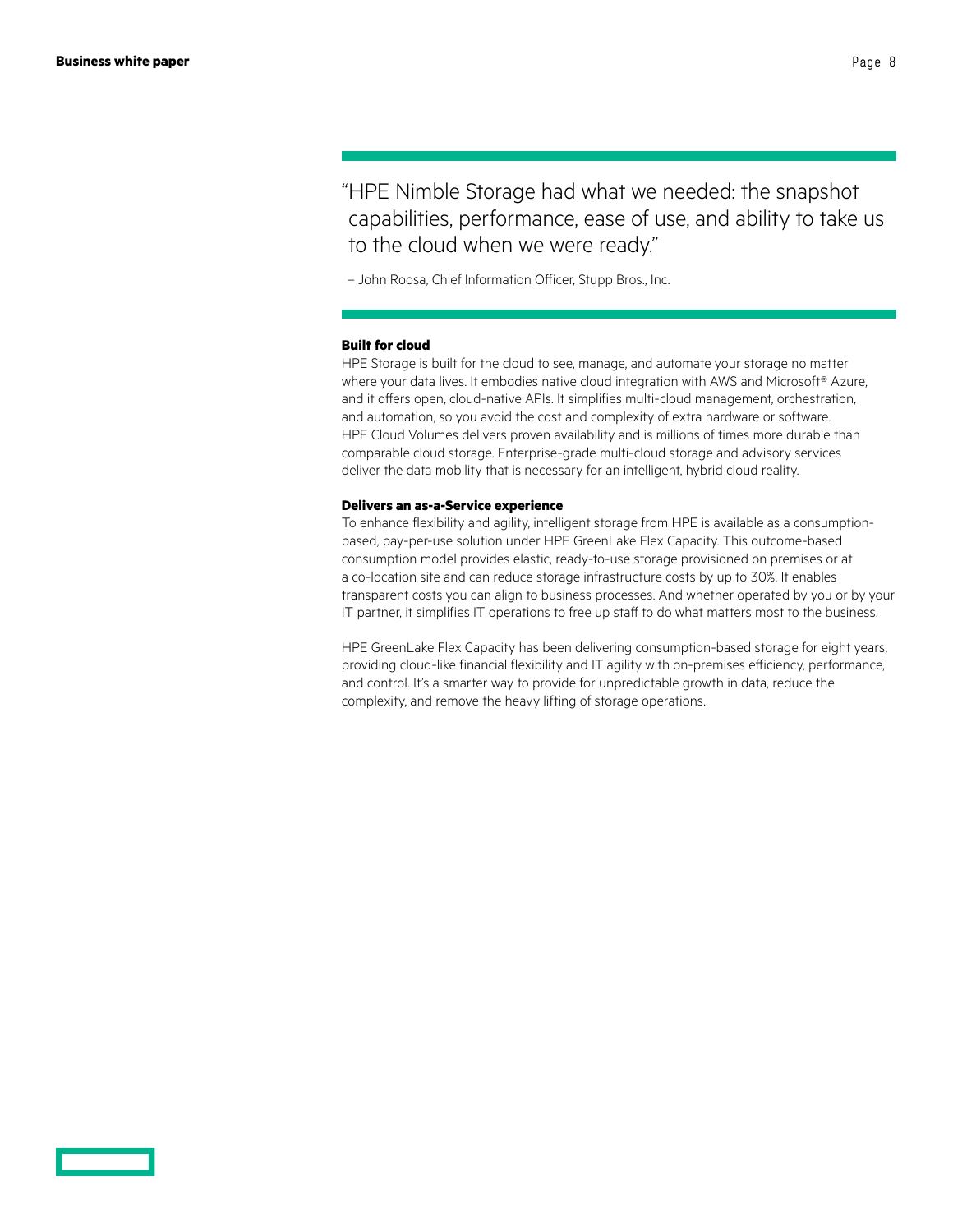#### **Intelligent storage makes IT proactive**

and lets you focus on value creation rather than firefighting. Intelligent storage from HPE:

- Precisely understands workload needs
- Adapts and self-adjusts in real time
- Moves data where it needs to be
- Optimizes data throughout its lifecycle
- Eliminates potential security threats
- Aligns costs to business usage
- Enables financial flexibility during storage migrations

# **Intelligent storage in action**

Intelligent storage from HPE removes the barriers that prevent you from seeing, managing, and placing data in the right place at the right time.

#### **Reduce business risk**

Artificial intelligence lets HPE Storage detect changes like increased demand, seasonal spikes, hardware and software changes, and security threats, so you can take action before it's needed. On-premises, consumption-based storage lets you provide capacity ahead of demand, so you're always ready to meet the next business challenge.

#### **Recover data**

HPE Storage provides efficient source-side deduplication that reduces backup footprint and cost twenty fold, and it enables fast, automated, zero-impact data access for recovery, analytics, and application development.

#### **Move data between clouds**

Easily extract data from operational data stores and move it between on-premises data centers and the cloud. AI-driven recommendations show you where to place data for best efficiency and ease of access.

"Flexible Capacity is like having the features of cloud but on premises. We run some services in the cloud, but we also need that same flexibility for our data centers. It's a big part of our hybrid strategy."

– Yamandu Correa, Global Network and Data Center Manager, YNAP

#### **Manage performance**

Bottlenecks and performance degradation can occur anywhere in the stack. HPE Storage uses machine learning to identify and pinpoint performance hotspots wherever they reside.

#### **Manage unpredictable growth**

Consumption-based storage with active capacity management lets you provide capacity ahead of demand while paying only for what you use. Avoiding overprovisioning reduces infrastructure costs while ensuring you can respond to any business need.

**Does it work?** Here's what intelligent storage from HPE is doing for our customers:

- It identifies and predicts 90% of problems, and automatically resolves 86% of problems before IT knows there's an issue.<sup>2</sup>
- It isolates 54% of problems to non-storage factors such as misconfigurations, hosts, networks, or VMs.<sup>8</sup>
- It assures measured availability greater than six nines (99.9999%) across thousands of customers—an average impact for each customer of less than 25 seconds per year.
- It reduces time spent resolving storage-related trouble tickets by 85%.<sup>8</sup>
- $\bullet$  It lowers storage-related operating expenses by 79%.<sup>3</sup>
- It enables 75% performance improvement and 40% reduction in power consumption.<sup>9</sup>
- It can double product development productivity.<sup>10</sup>
- $\bullet$  It has reduced deployment time from hours to minutes.<sup>10</sup>

8 Internal study of the HPE Nimble Storage installed base, August 2017

<sup>9</sup> HPE, "HPE Nimble Storage delivers competitive edge and cloud data protection for Stupp Bros," June 2018

 $^{10}$  HPE, "YNAP powers online retail stores with HPE 3PAR Storage and HPE GreenLake Flex Capacity," March 2018